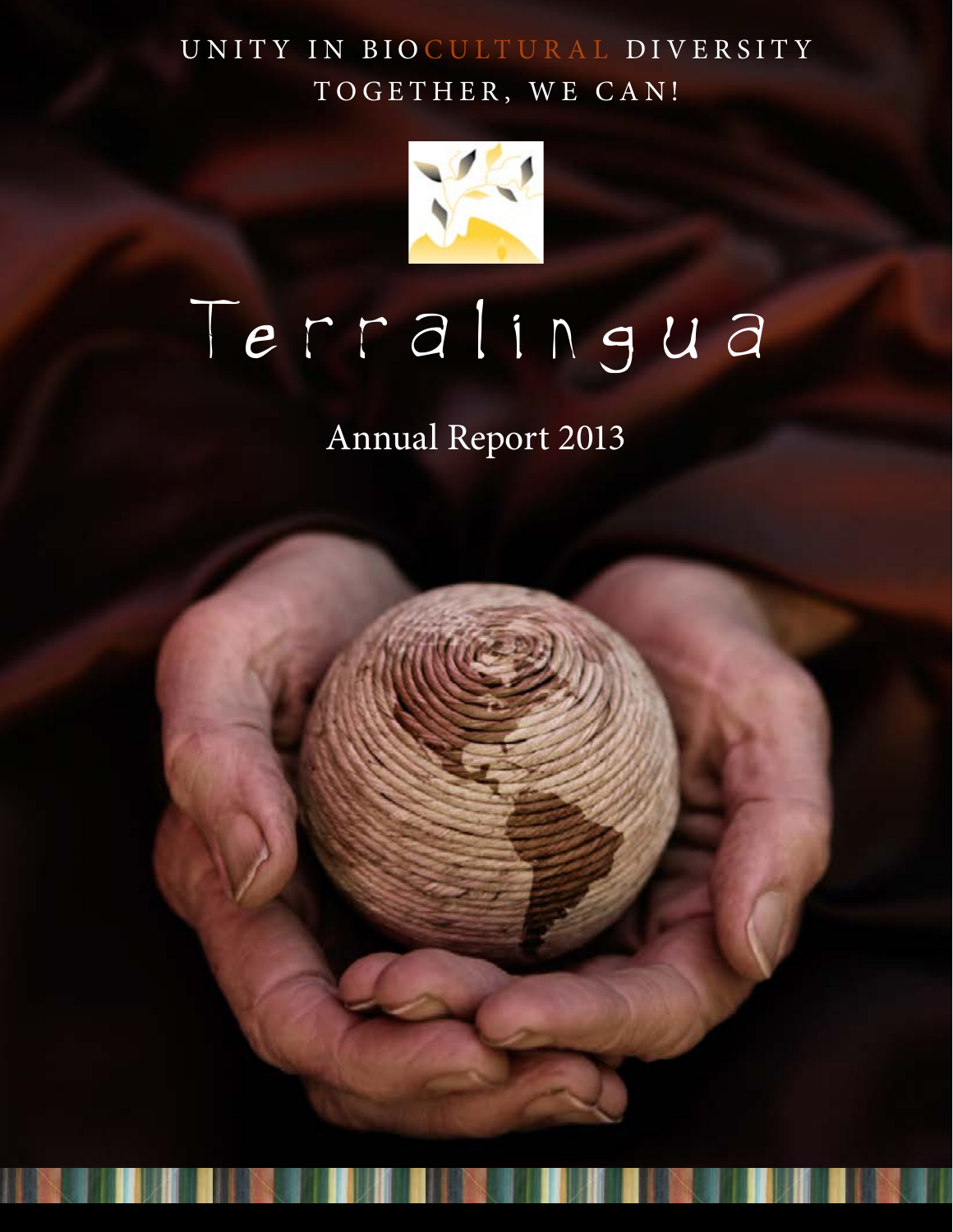

*"Where Do We Come From? What Are We? Where Are We Going?" Paul Gauguin, 1897. Source: Wikipedia Commons*

## **Salt Spring Island, December 2013**

## **Dear Terralingua Friends and Supporters,**

These days, I'm in a contemplative mood. Maybe it's because the end of  $\mathsf{\mathsf{L}}$  the year is nearing, which always seems conducive to looking back and reflecting. But the fact is that I'm finding myself thinking more than usual of that eternal question—to borrow the title of Paul Gauguin's famed 1897 painting: "*Where Do We Come From? What Are We? Where Are We Going?*"

In posing that three-way question, Gauguin was thinking of the deep existential meaning of human life, such as we may glimpse it as we go through the stages of our individual development, from early childhood to old age and, as he put it, "the Beyond". In a world ever more destabilized by environmental destruction, cultural upheaval, and social injustice, that existential question extends from our individual destiny to our global fate, and in this sense is just as vital and pressing. It certainly is always high on my mind, as a powerful motivator for our work at Terralingua.

As humans, we come from a long history of interconnectedness and interdependence with the natural world, of which we are an intrinsic part. We are what we are, as a species, largely because of how we have been molded by that symbiotic, mutually adaptive relationship with nature. But where we are going today, as a global society, seems to be determined to a great extent by a profound disconnect from these fundamental realities. As our human population balloons out of control, the impact of our ever more rapacious technologies and increasingly materialistic and consumeristic ways of life is reaching far and wide, with dire consequences for both people and the planet. But we continue to careen forward, toward an uncertain "beyond", as if blinded to the very real fact that whatever we do to the health of the planet we



**Director:**

Luisa Maffi

## **Board of Governors:**

Jessica Brown, Chair Christopher Dunn, Vice Chair Susan Fassberg, Secretary/Treasurer George Appell, At Large Robert Hershey, At Large Bob Weeden, At Large

## **Collaborators:**

David Harmon Jonathan Loh Stanford Zent Carla Paciotto Christine Arpita Ortixia Dilts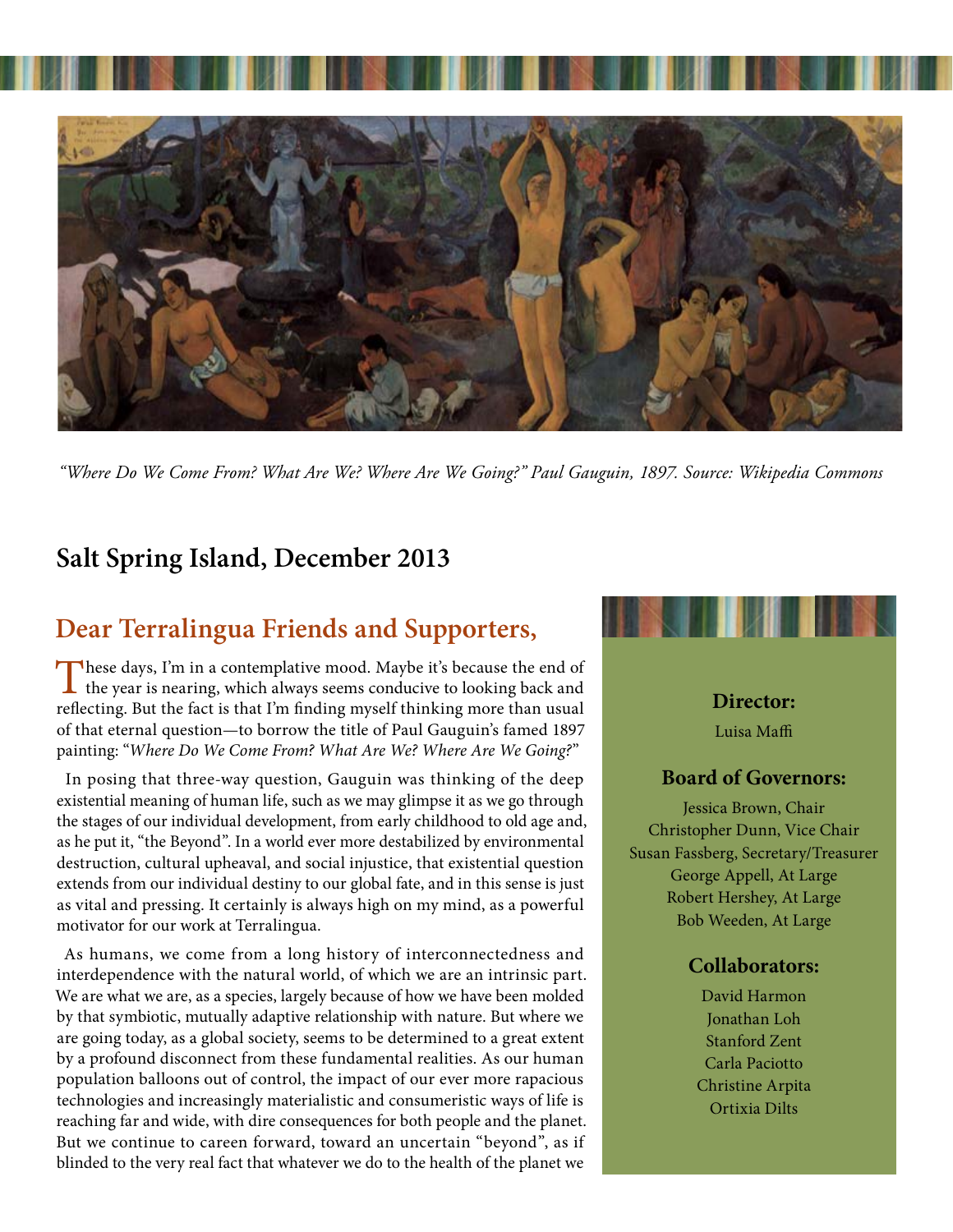*"We need another story that will help us remember or imagine a universe filled with a rainbow of values, an infinitude of life forms, a bounty of places, an abundance of lifeways, a cornucopia of experiences. Or rather we need a multiplicity of stories. Biocultural diversity may very well be that inexhaustible fountain of stories."* 

*-Felipe Montoya Greenheck (from his guest editorial in Langscape 2:12, "Biocultural Diversity: An Emerging Paradigm in a Changing world")*

do to ourselves. Or perhaps we do realize what we're doing but here we are, riding this destructive juggernaut that we don't know how to stop.

It's a scary prospect, and we may be tempted to tune out and forget. But it's a temptation we must resist—because there is hope. After all, just as we have been the source of the problem, we can be the source of solutions. It is, ultimately, only a matter of values—of what we choose to value the most. As my partner in life and work, David Rapport, wrote a few years ago, the question we must ask here is: "*What is to be 'sustained' in this rapidly changing world? The answer is simply yet profoundly 'life itself' – life in its richness, diversity, vitality and resilience in both Nature and culture. If there is to be hope for a viable future, ecological and cultural health must become a primary goal of humankind.*" (How Are We Doing? *Resurgence* 250, September-October 2008, Web Exclusives)

The good news is, we can do it! Working together, can achieve a world of "*Unity in Biocultural Diversity*"—which is our motto and motivation here at Terralingua: a world of diverse, vibrant, resilient, and mutually respectful cultures living in a dynamically harmonious relationship with a healthy, vital, thriving natural world. It always begins with the first step, and with feeling joy for every small thing we can do that is going in the right direction. Mindful of that, as I look back at this year's work I feel special joy for some of the things we were able to do: small, yet profound affirmations of the beauty and bounty of life in nature and culture. I want to share some of these with you.

I'm thinking of the visioning retreat and language "bootcamp" that the Language Apprentices of the **Saanich First Nation** of southern British Columbia (BC) and their Elders held in July right here on Salt Spring Island (which forms part of Saanich traditional territory and is the site of a small Saanich Reserve). The Saanich are down to only a handful of fluent or semi-fluent aging speakers, so this work is incredibly urgent. For the past couple of years, we have been contributing to their efforts by supporting the documentation and publication of some of their *[traditional](http://www.terralingua.org/voicesoftheearth/saanich/)  [stories](http://www.terralingua.org/voicesoftheearth/saanich/)*. This year, we were able to provide some support for this milestone language retreat, and to find a suitable location for it on the island, the beautiful Stowel Lake Farm. The Saanich Apprentices' goals for the retreat were to plan the future of their language revitalization program, and to carry out their first-ever total language immersion event: a full day of speaking exclusively in their mother tongue. As program coordinator Tye Swallow movingly put it: "*The day was monumental in the sense that it has probably been decades, even generations, where that many people only used Senchothen to communicate for a whole day. … Hopefully this event was the first of many to come!*" And so we dearly wish, too! The Saanich Language Apprentices are carrying the torch admirably for the life of their language and of the ancestral place-base wisdom infused within it.

And I'm thinking, too, of the tireless efforts that our other partner, **Tsilhqot'in First Nation** linguist and advocate Linda Smith, is making to protect the cultural and natural heritage of her people in south-central BC, against mining,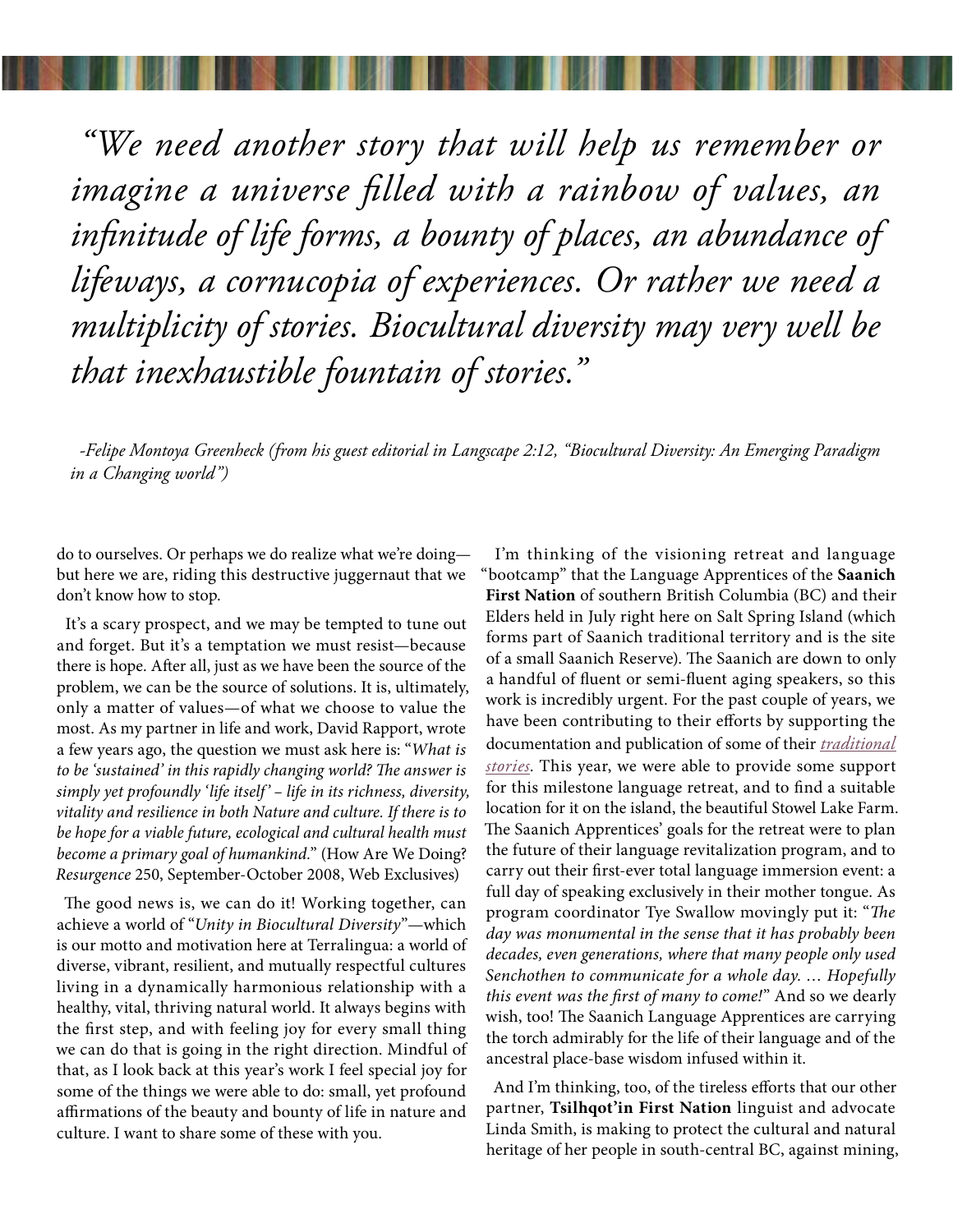

*Terralingua teamed up with Xhosa students and teachers to create a video for our biocultural education project. Photo: Tony Dold*



*Our new membership portal has just been launched as a way to better engage and nuture our amazing network. Check it out at [www.terralinguaubuntu.org](http://www.terralinguaubuntu.org).*

logging, and other encroaching development. For over two decades, the Tsilhqot'in have been fighting a proposed goldcopper mine that would destroy or irreparably damage a significant portion of their territory. This area, known as Nabas, comprises fish-bearing lakes and streams and

ancestral places of great cultural and spiritual importance to the Tsilhqot'in. Two Canadian Federal environmental assessment reviews (2010 and 2013) have come down against this mining proposal, citing serious environmental and cultural impacts. Yet the final decision now rests with the government of Canada, which might yet decide to give the mine the go-ahead "in the national interest". What's more, illegal clear-cut logging and hunting continue unchecked in Tsilhqot'in territory, as if it were a "free for all", although the Tsilhqot'in have never ceded title over their lands. With partial support from Terralingua, Linda has been recording from Tsilhqot'in elders the *[oral traditions](http://www.terralingua.org/voicesoftheearth/tsilhqotin/)* relevant to the areas that are, or would be, affected by these unwanted developments. The elders, several of whom are aging and frail, are sharing previously undocumented knowledge about these sites. This urgent work is providing invaluable material not only for Tsilhqot'in language and culture revitalization, but also for the defense of their lands and way of life.

Both of these projects were made possible, this year, exclusively by the funds that you, our friends and supporters, donated to Terralingua's *[Voices of the Earth](http://www.terralingua.org/voicesoftheearth/)* project, which went 100% to supporting the efforts of the Saanich and Tsilhqot'in. That is true solidarity at work! A very special thank-you to all of you who helped make these vital efforts happen. I hope that you'll choose to renew your support with your generous *[donations](http://terralinguaubuntu.worldsecuresystems.com/donate)*.

Another great joy this year has come from a collaboration we established with our South African colleagues Michelle Cocks and Tony Dold, as a part of our *[Biocultural](http://www.terralingua.org/bcdeducation/)  [Diversity Education Initiative](http://www.terralingua.org/bcdeducation/) (BCDEI)*. The BCDEI (supported by the Berman Foundation) aims to produce educational curriculum on biocultural diversity for high schools, inspire students to become involved with the crucial issues of biocultural diversity worldwide, and promote an integrated biocultural approach to education—a new way of teaching and learning based on meaningful, transformative experience. With expert help from our education advisor Prof. Carla Paciotto, we are developing curriculum materials to illustrate concepts and issues in biocultural diversity by drawing from real-life examples. One example is the biocultural education program "Inckubeko Nendalo" (Culture and Nature), which Michelle and Tony carry out with Xhosa youth living in urban townships in the Eastern Cape province of South Africa. The program is meant to re-instill the value of nature and traditional environmental knowledge in these youth, who have become disconnected from their natural and cultural heritage. A grant from Lush Cosmetics Charitable Giving allowed us to support the making of a video, in which Inckubeko Nendalo students talk about the Xhosa language and the traditional environmental knowledge with which the language is imbued, and describe their experience reconnecting with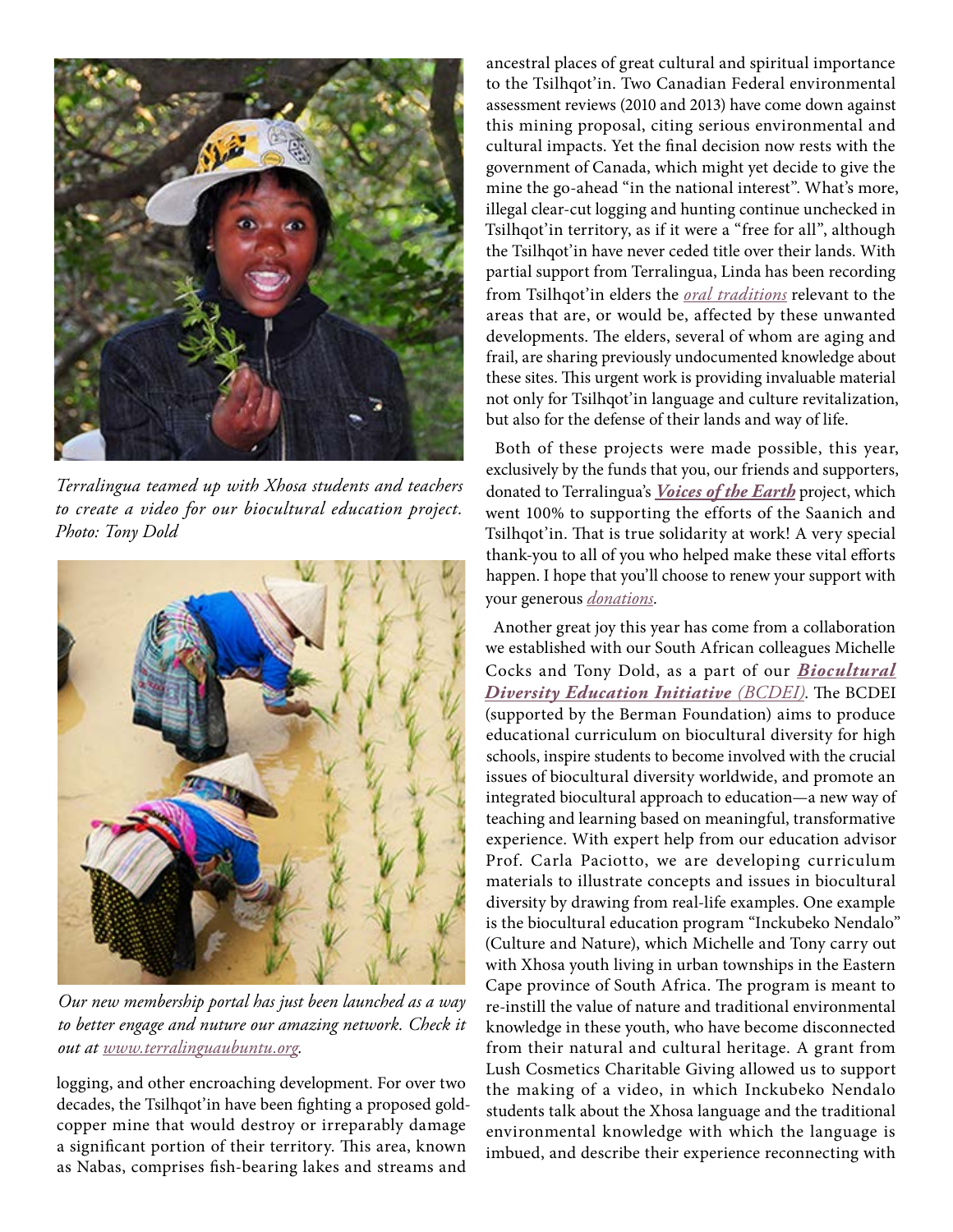

*Members of Elawi Women's Group sharing a Maasai song at a community meeting in Naivasha. (Photo: Sarah Wright, 2013, from her article "We Dance with What We Have", in Langscape 2:12)*

nature and their cultural tradition. One lesson in our curriculum will focus on this lively video and illustrate the links between language, traditional knowledge, and the environment as seen through the eyes of Xhosa people. We plan to include similar "real-life" materials throughout the curriculum.

And I certainly couldn't be counting our blessings and fail to mention how thrilled I am with the way in which our magazine *[Langscape](http://www.terralingua.org/lit/langscape)* has blossomed in the hands of our editor-in-chief extraordinaire Ortixia Dilts! Ortixia has brought *Langscape* to entirely new heights, taking to heart its role as an "extension of the voice of Terralingua" and its mission to "promote a paradigm shift by illustrating biocultural diversity through scientific and traditional knowledge, within an elegant sensory context of articles, stories and art". Since last year, she has been producing amazingly thoughtful, creative, and attractive guest-edited issues, which are truly serving the vital goal of educating the minds and hearts of people about the importance and value of biocultural diversity. If you read last year's two issues (on documenting oral traditions and on sacred natural sites), and if you have enjoyed this year's first issue, which we just recently released (number one in a two-part series on

emerging paradigms in biocultural diversity), I believe you'll agree with me that *Langscape* is well on its way to becoming a world-class publication—one that will make not just the voice of Terralingua, but the voice of biocultural diversity itself ring far and wide. Look out for the second issue in the series, coming out soon! And, while so far the magazine has been distributed electronically as a PDF, for those of you who—like me—still prefer holding a physical object in your hands when you read, we have begun to make the magazine available in print upon request. Hard copies of the past issue (*Langscape 11*) can be ordered at *[www.terralinguaubuntu.](http://www.terralinguaubuntu.org/langscape-hard-copy) [org/langscape-hard-copy](http://www.terralinguaubuntu.org/langscape-hard-copy)*, and hard copies of the current issue (*[Langscape 12](http://www.terralingua.org/lit/langscape)*) will be available soon.

But then, as I think back to the year that's drawing to a close, I realize that there is another sense in which I'm pondering Gauguin's question. That other sense has to do with the past, present, and future of Terralingua. It's been more than 17 years since we came into existence as a small international NGO with a mission to "sustain the biocultural diversity of life — the world's precious heritage of biological, cultural, and linguistic diversity — through an innovative program of research, education, policy-relevant work, and on-the-ground action". When we launched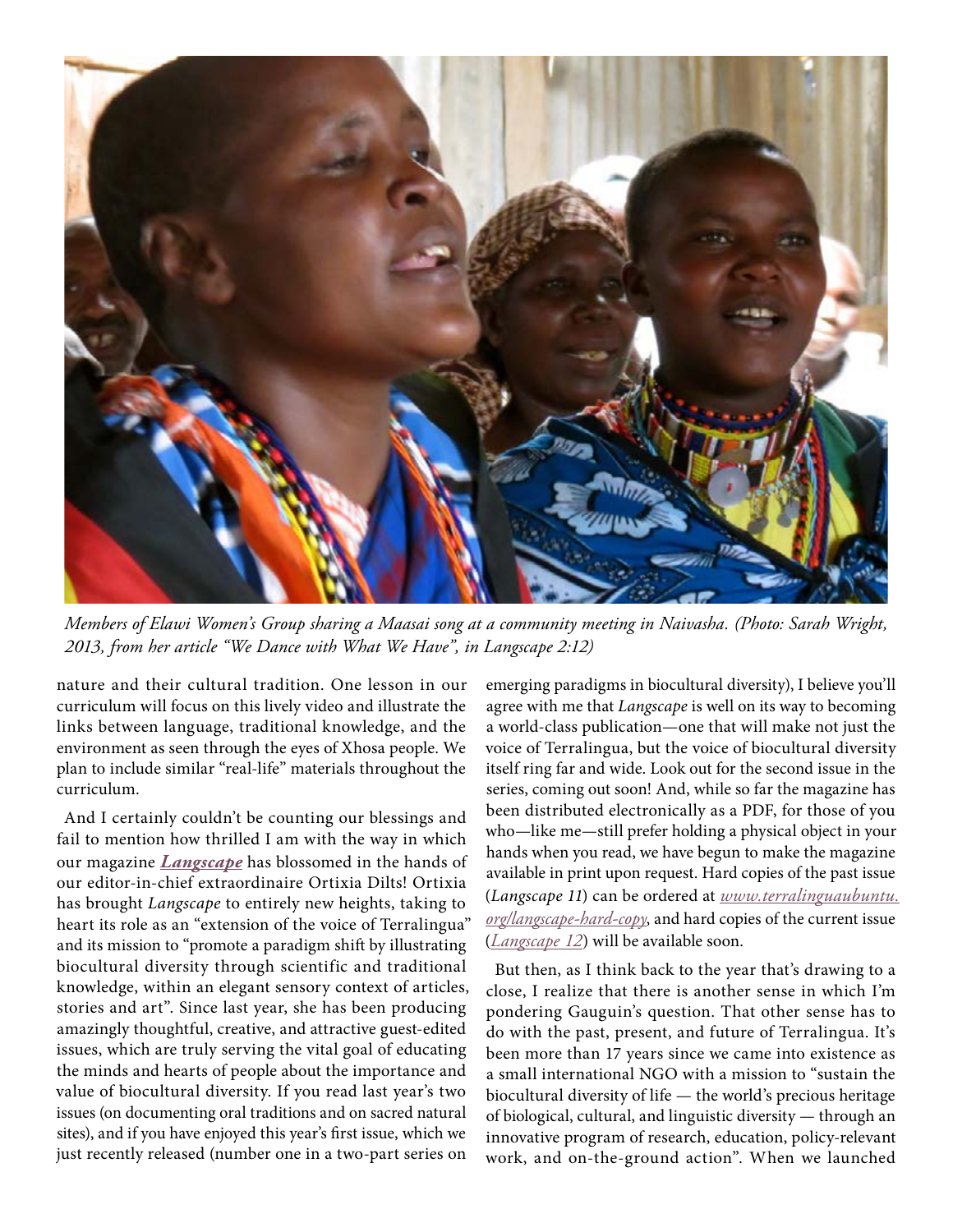the concept of biocultural diversity with our inaugural conference "Endangered Languages, Endangered Knowledge, Endangered Environments" (Berkeley, California, 1996), the idea of the links between biological, cultural, and linguistic diversity was in the air, but it had hardly been explored in any systematic way. The book that resulted from the conference, *[On Biocultural Diversity](http://www.terralinguaubuntu.org/books/on-biocultural-diversity-link)* (Smithsonian Institution Press, 2001) laid the foundations for research and action in this newly emerging field. The research that followed—from the *[first global mappings of biocultural](http://www.terralingua.org/lit/mf/)  [diversity](http://www.terralingua.org/lit/mf/)* to ground-breaking biocultural indicators (*[Index of](http://www.terralingua.org/linguisticdiversity)  [Linguistic Diversity,](http://www.terralingua.org/linguisticdiversity) [Vitality Index of Traditional Knowledge](http://www.terralingua.org/vitek)*, to in-depth review and analysis of on-the-ground biocultural conservation (*[Biocultural Diversity Conservation: A](http://http://www.terralinguaubuntu.org/books/biocultural-diversity-conservation-a-global-sourcebook)  [Global Sourcebook](http://http://www.terralinguaubuntu.org/books/biocultural-diversity-conservation-a-global-sourcebook)*, Earthscan, 2010)—has helped establish biocultural diversity as a field in academia, and as an integrative approach for the conservation of natural and cultural heritage worldwide.

As a way to bring together in an easily accessible format some of the key results of this research and other relevant work, this year we undertook another project, the *Biocultural Diversity Toolkit*, with support from the Swift Foundation. The Tooklit is a set of five small volumes that cover topics ranging from an introduction to biocultural diversity, to assessing the state and trends of linguistic diversity and traditional environmental knowledge, to documenting and revitalizing oral traditions, to biocultural approaches to conservation and development. The Toolkit is nearly complete, and when ready it will be distributed widely to intended users in academia, international and community organizations, and the general public.

This latest effort sums up much of "where we come from" at Terralingua. "What we are" now is certainly the fruit of what we did up to now, but also contains the seeds of our transition to "where we are going" from here. And where we are going, we feel, is more and more toward enhancing and expanding the education and outreach aspects of our work. If that change in values that I spoke of above is going to happen, it is going to happen through an intensive effort to convey as broadly as possible the vital importance of biocultural diversity—and of a biocultural approach not only to research, practice, and education, but to life itself. This effort calls for communicating with the general public, and particularly youth, in a variety of forms—from

educational materials and writings to storytelling, poetry, visual expressions, and more—and for using a variety of media—including today's online tools and social media. Our emerging education curriculum and the new version of *Langscape* are two meaningful steps in this direction.

The third step we've taken to move toward Terralingua's future is the creation of a new site—separate from but connected to our main site—that is entirely devoted to enhancing and expanding our connections with our network of friends and supporters like you, and to give you a greater voice within Terralingua. We call it *["Terralingua Ubuntu"](http://www.terralinguaubuntu.org)* (*[www.terralinguaubuntu.org](http://www.terralinguaubuntu.org)*) and it was created through the combined effort and dedication of Ortixia Dilts and our newest collaborator, Christine Arpita, both of whom I want to thank here for accomplishing what turned out to be a major undertaking. If you haven't visited the Ubuntu already, I warmly invite you to do so, and find out how you can get more involved, become a member, and take part in discussions on our members' forum. Join, introduce yourselves, and have your say! On the Ubuntu site, you can also easily access our publications for purchase, including *[Langscape](http://http://www.terralinguaubuntu.org/langscape-hard-copy)*, and *[donate to support our cause](http://http://terralinguaubuntu.worldsecuresystems.com/donate)*. In the course of next year, we'll be in closer contact with all of you, to hear from you and explore ways in which, together, we can work for Unity in Biocultural Diversity. Together, we can!

I couldn't end this look back at the year past without acknowledging all those who made it possible for us to do what we did. In addition to the Berman Foundation, Swift Foundation, Lush Cosmetics Charitable Giving, and your donations, which supported our projects, we are also deeply grateful to The Christensen Fund and Kalliopeia Foundation for their general support. Thank you all, wholeheartedly, for believing in our work!

On behalf of us all at Terralingua, warmest wishes for the upcoming holidays and the new year. May we begin to find a path toward a bioculturally rich and thriving future!

All best,

Juica Meg

Luisa Maffi, Ph.D. Terralingua Co-founder and Director

## **Terralingua**

Terralingua is a 501(c)(3) non-profit organization registered under U.S.A. tax laws (38-3291259), and a registered charitable organization in Canada (#85590 3266 RR0001) 217 Baker Rd., Salt Spring Island, B.C. V8K 2N6, Canada Telephone: 250.538.0939 Email contact: members@terralingua.org www.terralingua.org, www.terralingua.org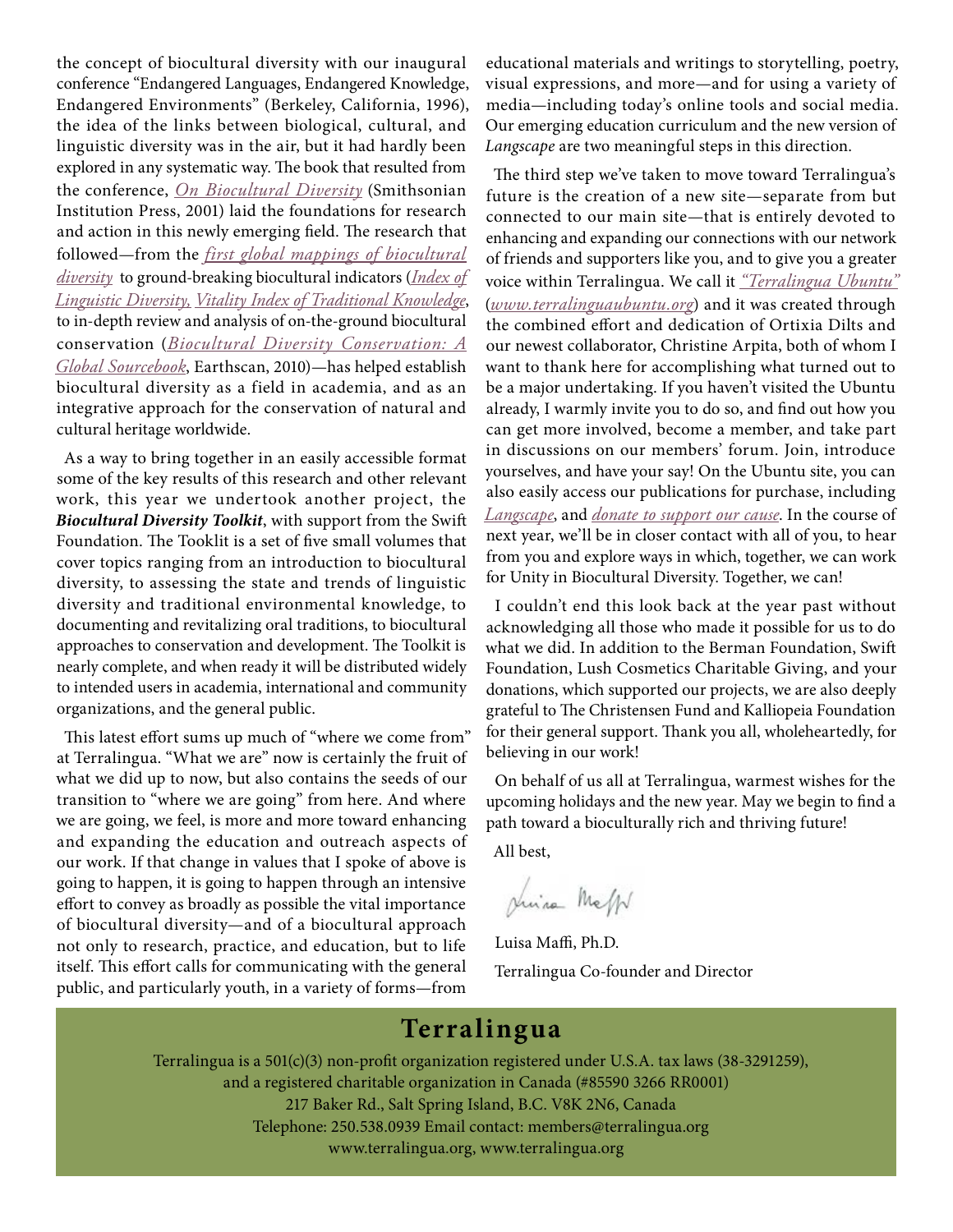# Sources and Uses of Funds 2013

This is how your donations contribute to our income and to our operations.

## Sources of Funds



- **Foundation Grants 88.2%**
- Donations 11.4%
- Earned Income 0.1%
- Other Income 0.4%



## Uses of Funds